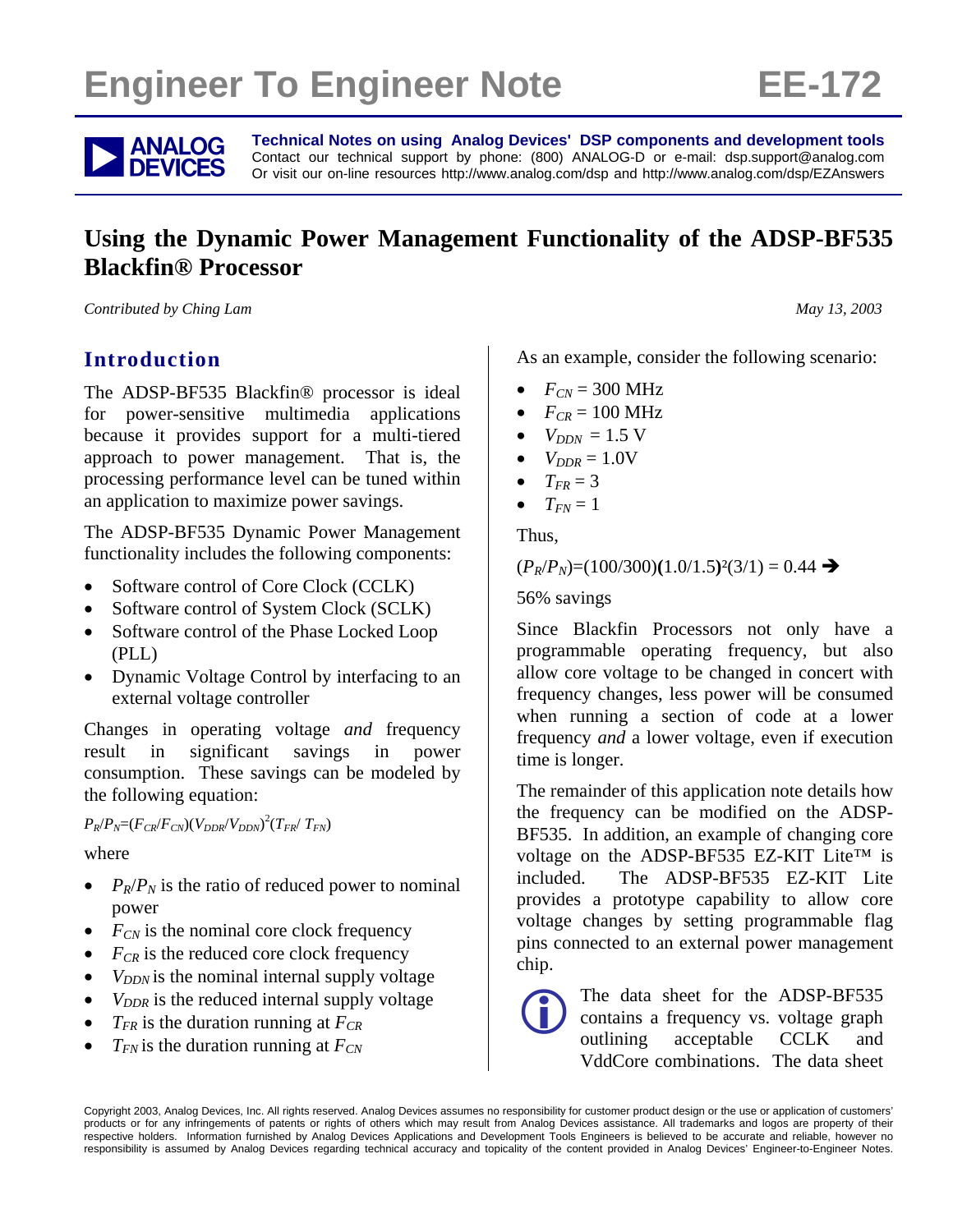

must be reviewed prior to running your application with different frequency and voltage combinations.

#### **Clock**

The input clock, CLKIN, provides the necessary clock frequency to allow for the derivation of the core clock (CCLK) and system clock (SCLK) frequencies. The ADSP-BF535 has external pins that are sampled on reset to determine a multiplication factor (MSEL) and a divide factor (SSEL). MSEL is used to determine the core clock frequency (CCLK) and SSEL is used to determine the system clock (SCLK) frequency. Both of these values can additionally be controlled by programming registers. CLKIN is multiplied up by the MSEL value to obtain CCLK. SSEL is used to divide down the CCLK value to obtain SCLK.

CCLK is the core execution clock rate and SCLK is used by the peripherals and external memory.

# **Phase Locked Loop (PLL)**



*Figure 1. PLL Control Register (PLL\_CTL)* 

The PLL provides a multiplying factor between the ranges of 1 to 31 times the input clock, CLKIN, by programming the MSEL bits in the PLL Control Register. The PLL also supplies the factor by which CCLK is divided to produce SCLK by programming the SSEL bits in the PLL

Control Register. The possible dividing factors are 2, 2.5, 3, or 4.

#### **Dynamic Power Management Controller**

The Dynamic Power Management Controller consists of two main components which allows flexibility in managing power dissipation on the ADSP-BF535:

- Operating Modes
- Peripheral Clocking

### **Operating Modes**

Four different operating modes control the power savings of the ADSP-BF535:

- Full-On Mode
- Active Mode
- Sleep Mode
- Deep Sleep Mode

#### **Full-On Mode**

In this mode, the PLL, CCLK, and SCLK are enabled. However, the PLL is not in bypass. This mode does not allow the CLKIN to CCLK multiplying factor to be changed. From this mode, the processor can transition to any of the other three modes.

#### **Active Mode**

In this mode, the PLL, CCLK, and SCLK are enabled. However, the PLL is in bypass as well. This puts CCLK at one-half the value of CLKIN. The option to disable the PLL in this mode is also available. From this mode, the processor can transition to any of the other three modes.

# **Sleep Mode**

In this mode, the PLL and SCLK are enabled. However, CCLK is disabled. Depending on the previous state, the PLL could be bypassed or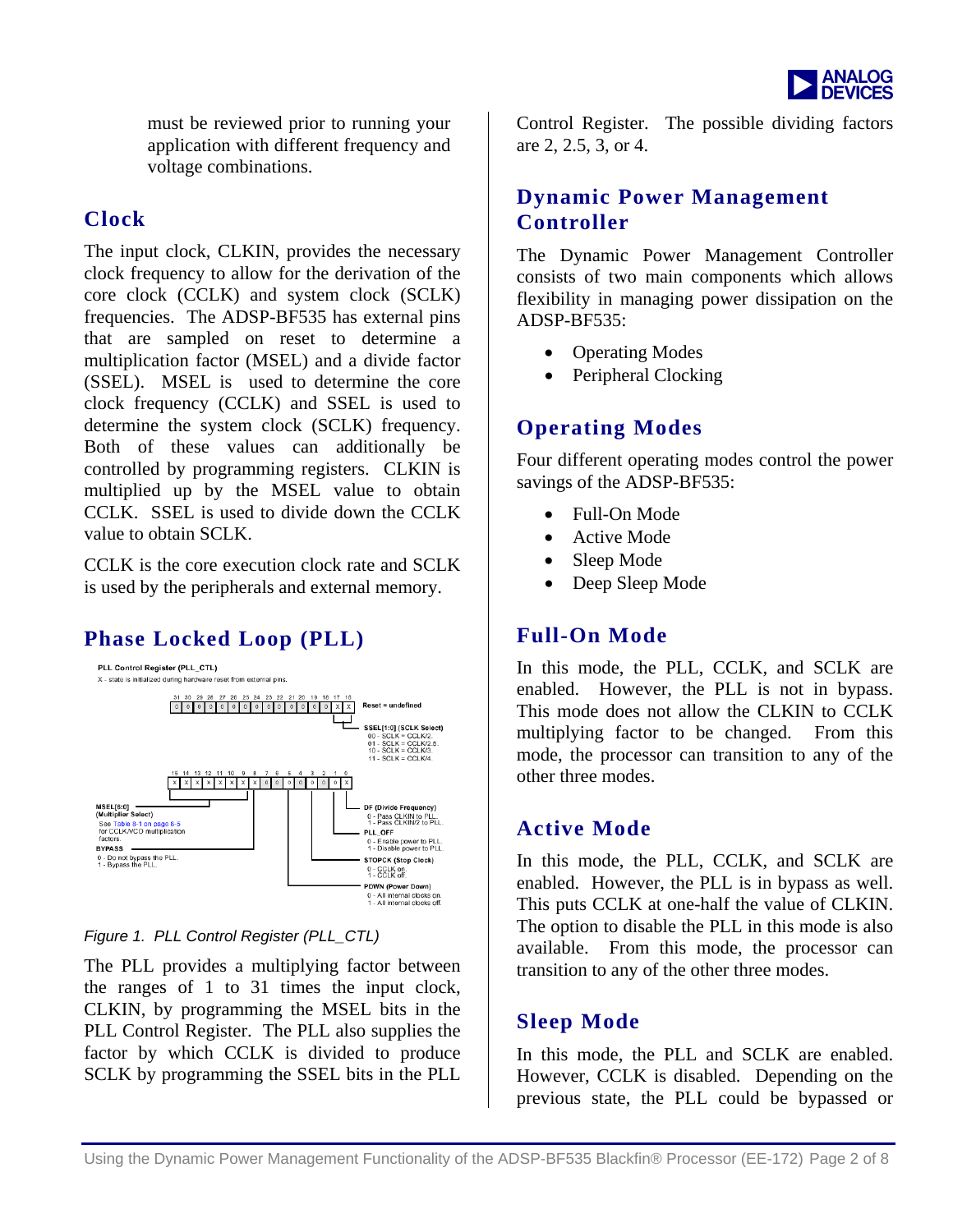

enabled. Since CCLK is disabled, SCLK continues to run at the previous state's frequency. From this mode, the processor can transition to either Full-On Mode or Active Mode. A wakeup event causes the processor to transition out of this mode.

#### **Deep Sleep Mode**

In this mode, the PLL, CCLK, and SCLK are all disabled. From this mode, the processor can transition to the Active Mode through a Real Time Clock interrupt. The processor can also transition to either Full-On Mode or Active Mode through a hardware reset.

### **Peripheral Clocking**

In addition to the different operating modes described above, the peripherals can be individually enabled or disabled. By default, the peripherals are all enabled. However, each peripheral can be disabled by setting the corresponding bit in the Peripheral Clock Enable Register (PLL\_IOCK).



*Figure 2. Peripheral Clock Enable Register* 

# **Dynamic Voltage Control**

The ADSP-BF535's operating voltage can be changed dynamically via two methods.

For the ADSP-BF535 EZ-KIT Lite, a prototype solution has been implemented to dynamically change the core voltage via three programmable flag pins, PF12, PF13, and PF14.

For production silicon, an external programmable voltage regulator, the ADP-3053, is available to

modify the operating voltage of the ADSP-BF535.

For the purpose of this EE-Note, only the implementation on the ADSP-BF535 EZ-KIT Lite will be discussed.

#### **Implementation**

As described above, there are four possible operating modes to transition among. There are also a range of operating voltages and frequencies that the core can be programmed to run at. The following sections will describe in detail how to implement some of these mode, voltage, and frequency transitions.

# **Changing Modes**

To transition between the different operating modes, a specific setup sequence must be followed. The general procedure that should be followed is:

- 1) Program the wakeup event to bring the core out of idle mode.
- 2) Program the PLL.
- 3) Disable interrupts.
- 4) Flush the pipeline, and place the core into an idle state.
- 5) Reinstate interrupts.
- 6) Transitioned into new mode.

#### **Wakeup Events**

The ADSP-BF535's peripherals can be enabled to generate a wakeup event to bring the core out of an idle state. The System Interrupt Wakeup-Enable Register (SIC\_IWR) configures which peripherals are enabled to wakeup the core.

In the examples that follow, the software watchdog timer will be used as the peripheral that generates a wakeup event to the core.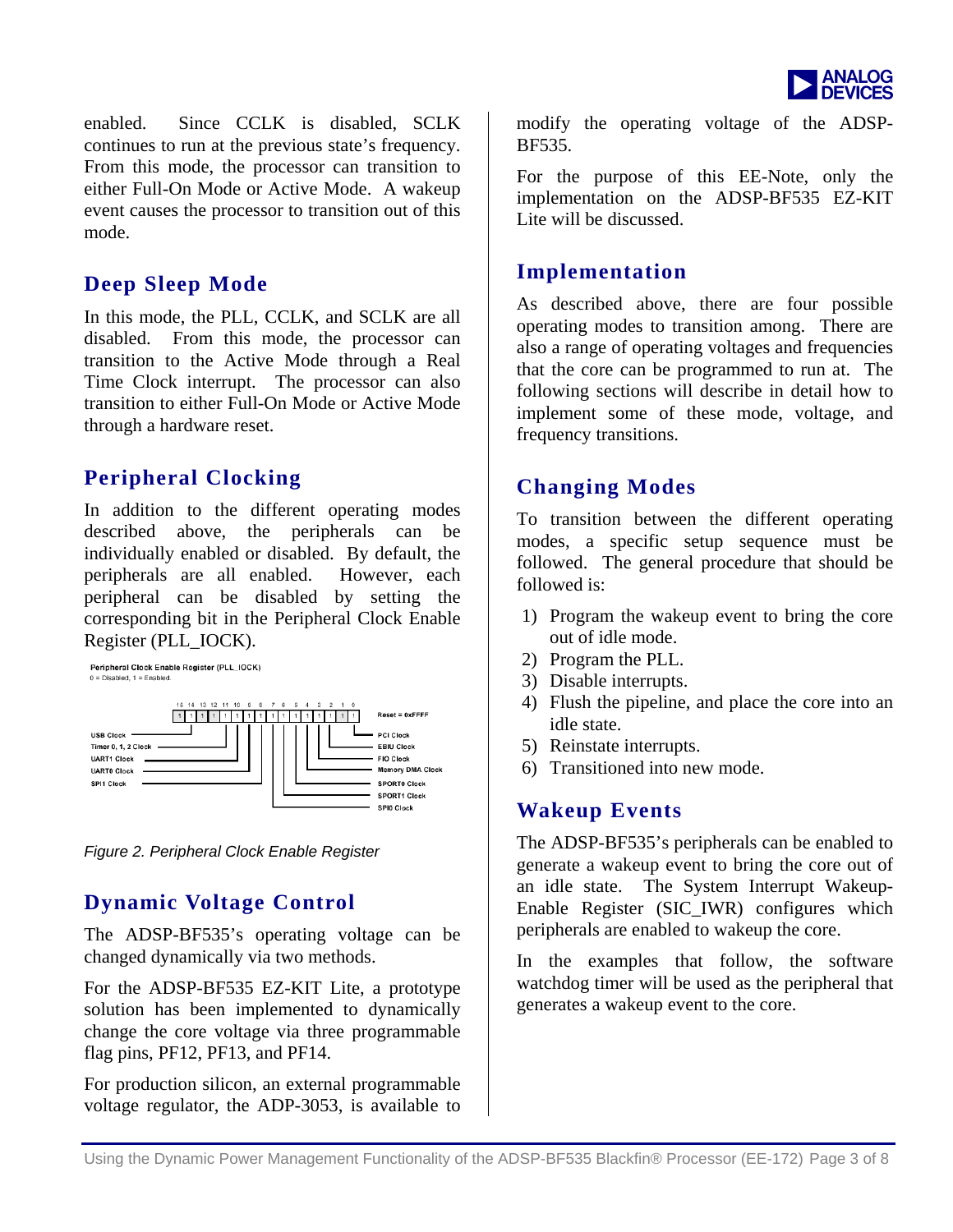

System Interrupt Wakeup-Enable Register (SIC IWR) all bits, 0 - Wakeup not er



*Figure 3. System Interrupt Wakeup-Enable Register* 

For this particular peripheral, there are three additional registers to setup the watchdog timer appropriately:

- Watchdog Count Register
- Watchdog Status Register
- Watchdog Control Register

# **Watchdog Count Register**

The Watchdog Count Register (WDOG\_CNT) contains the count value for the watchdog timer.

Watchdog Count Register (WDOG\_CNT)



*Figure 4. Watchdog Count Register* 

# **Watchdog Status Register**

The Watchdog Status Register (WDOG\_STAT) copies the value written to the Watchdog Count Register and counts down that value by 1 at each SCLK cycle.

The WDOG\_STAT register cannot be directly written to. Any write to the WDOG STAT register will cause the value of WDOG\_CNT to be automatically copied into the WDOG\_STAT.

Upon reaching 0, the watchdog timer stops counting. Depending on the value set for ICTL in the Watchdog Control Register, an event could be generated.

Watchdog Status Register (WDOG\_STAT)



*Figure 5. Watchdog Status Register* 

# **Watchdog Control Register**

The Watchdog Control Register(WDOG\_CTL) contains the bits to enable the timer, select the event to be generated upon the watchdog timer expiring, and check whether the watchdog timer had expired or not.

The TMR\_EN bits in this register can be set to enable or disable the watchdog timer.

The ICTL bits in this register select whether an event is generated and what type of event is generated upon the expiration of the watchdog timer. The three possible events to be generated are a reset, NMI, or GP interrupt.

The most significant bit of this register, bit 15, is a sticky bit that gets set when the watchdog timer expires. This bit remains set until either a hardware or software reset occurs.



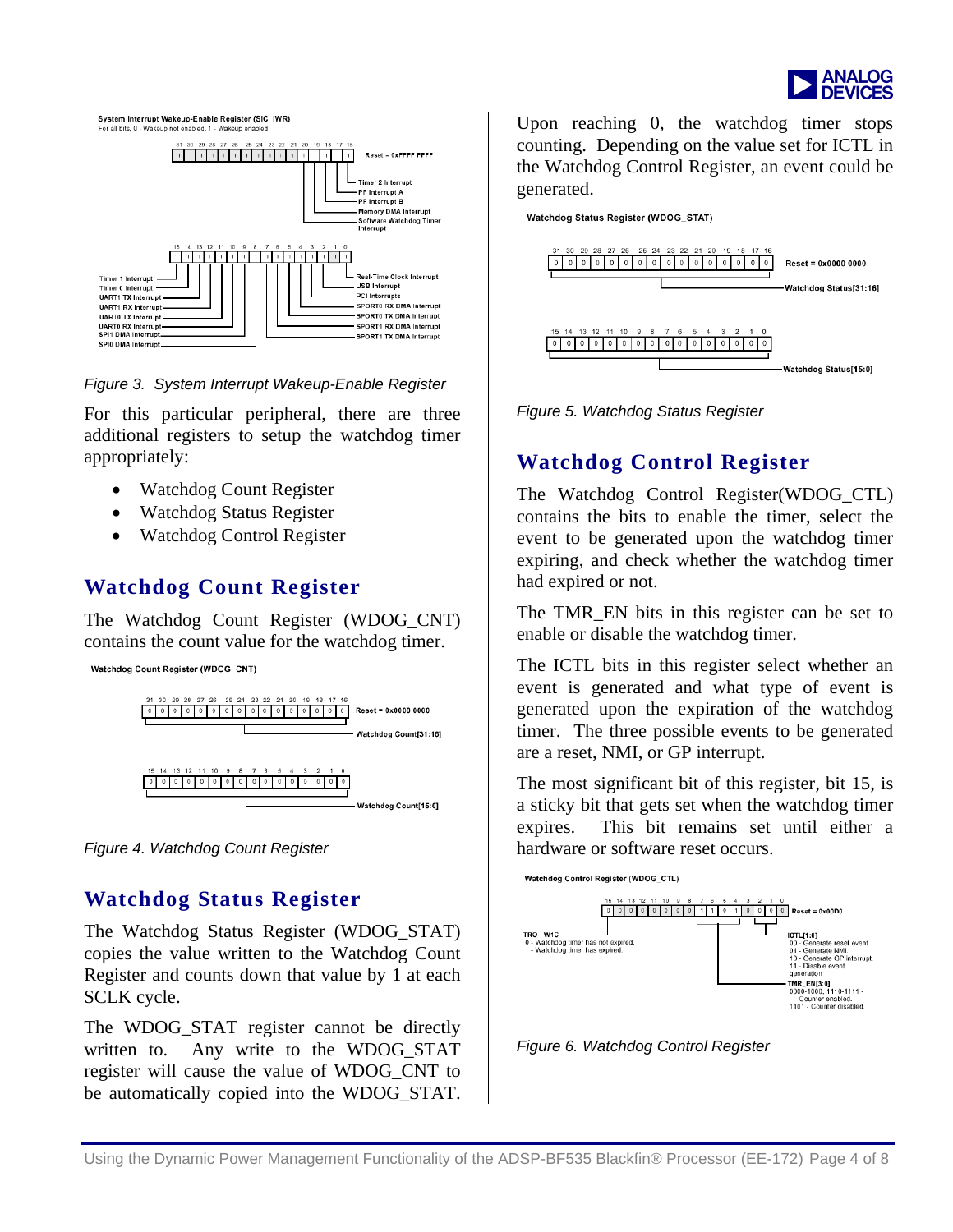

#### **MSEL and Bypass**

The MSEL bits in the PLL\_CTL register (see Figure 1) select the value to multiply CLKIN, which determines the CCLK frequency. In order to change the value of MSEL, the PLL must be in bypass mode (setting bit 8 of the PLL\_CTL register).

### **Transitioning to New Mode**

In order for the new mode to take effect, the core must be placed in an idle state. Before doing so, interrupts should be disabled. Once the pipeline is completely flushed, the core becomes idle until a wakeup event is generated. Upon waking up, interrupts should be re-enabled. The following code performs the sequence described above:

```
cli r7; // disable interrupts, save 
             // current state in r7 
idle; // prepare to enter idle 
ssync; // drain pipeline, enter idle<br>sti r7; // restore interrupts from r7
            // restore interrupts from r7
```
*Listing 1 Transitioning to new mode* 

# **Full-On Mode to Active Mode**

The difference between Full-On Mode and Active Mode is that the PLL is bypassed in Active Mode. Therefore, to transition from Full-On to Active Mode, the following sequence must be followed:

- 1) Unmask watchdog wakeup event.
- 2) Program watchdog timer.
- 3) Put PLL in bypass.
- 4) Implement sequence for transition to take effect.
- 5) Clear watchdog wakeup event after it takes place.

The following code performs the sequence described above:

| $r1.1 = 0x0000;$       | $r1.h = 0x0010$ ; //watchdog wakeup | //value to enable                                                                                                        |
|------------------------|-------------------------------------|--------------------------------------------------------------------------------------------------------------------------|
| $[p0] = r1;$<br>ssync; |                                     | $p0.1 = SIC_IWR & 0xffff; //addr. of$<br>$p0.h = SIC_IWR \gg 16;$ //SIC_IWR<br>//write r1 to SIC IWR<br>//flush pipeline |

#### *Listing 2 Unmask wakeup event*

```
r1 = 0x00f1(z); //count value
p0.1 = WDOGCNT & 0xffff; //addr. of<br>p0.h = WDOGCNT >> 16; //WDOG_CNT
p0.h = WDOGCNT >> 16;<br>[p0] = r1; //wr
                   //write count value
ssync; //flush pipeline
r1 = 0x0000(z);p0.1 = WDOGSTAT & 0xffff; //addr. of<br>p0.h = WDOGSTAT >> 16; //WDOG STAT
p0.h = WDOGSTAT >> 16;[p0] = r1; //write copies value in
               //in WDOG_CNT to WDOG_STAT 
ssync; //flush pipeline<br>r1 = 0x0004(z); //enable G
                   //enable GP event
p0.1 = WDOGCTL & 0xffff; //addr. of
p0.h = WDOGCTL >> 16; //WDOG_CTLW[p0] = r1; //write value
ssync; //flush pipeline
```
*Listing 3 Program watchdog timer*

```
p0.1 = PLLCTL & 0xffff; //addr. of
p0.h = PLLCTL >> 16; //PLL_CTL
r7 = [p0]; //read current value
/of PLL_CTL register<br>bitset(r7,8); //enable bypass
bitset(r7,8); //enable bypass<br>[p0] = r7; //write to PLL
[p0] = r7; //write to PLL_CTL ssync; //flush pipeline
              //flush pipeline
```
*Listing 4 Put PLL in bypass*

```
cli r7; //disable interrupts, save 
          //current state in r7 
idle; //prepare to enter idle 
ssync; //drain pipeline, enter idle 
sti r7; //restore interrupts from r7
```
*Listing 5 Transition sequence* 

 $r7.1 = 0x8006$ ; // Clear WD flag and // disable watchdog event  $p0.1$  = WDOGCTL &  $0xfft$  $p0.h = WDOGCTL >> 16;$  $W[p0] = r7;$ ssync;

*Listing 6 Clear wakeup event*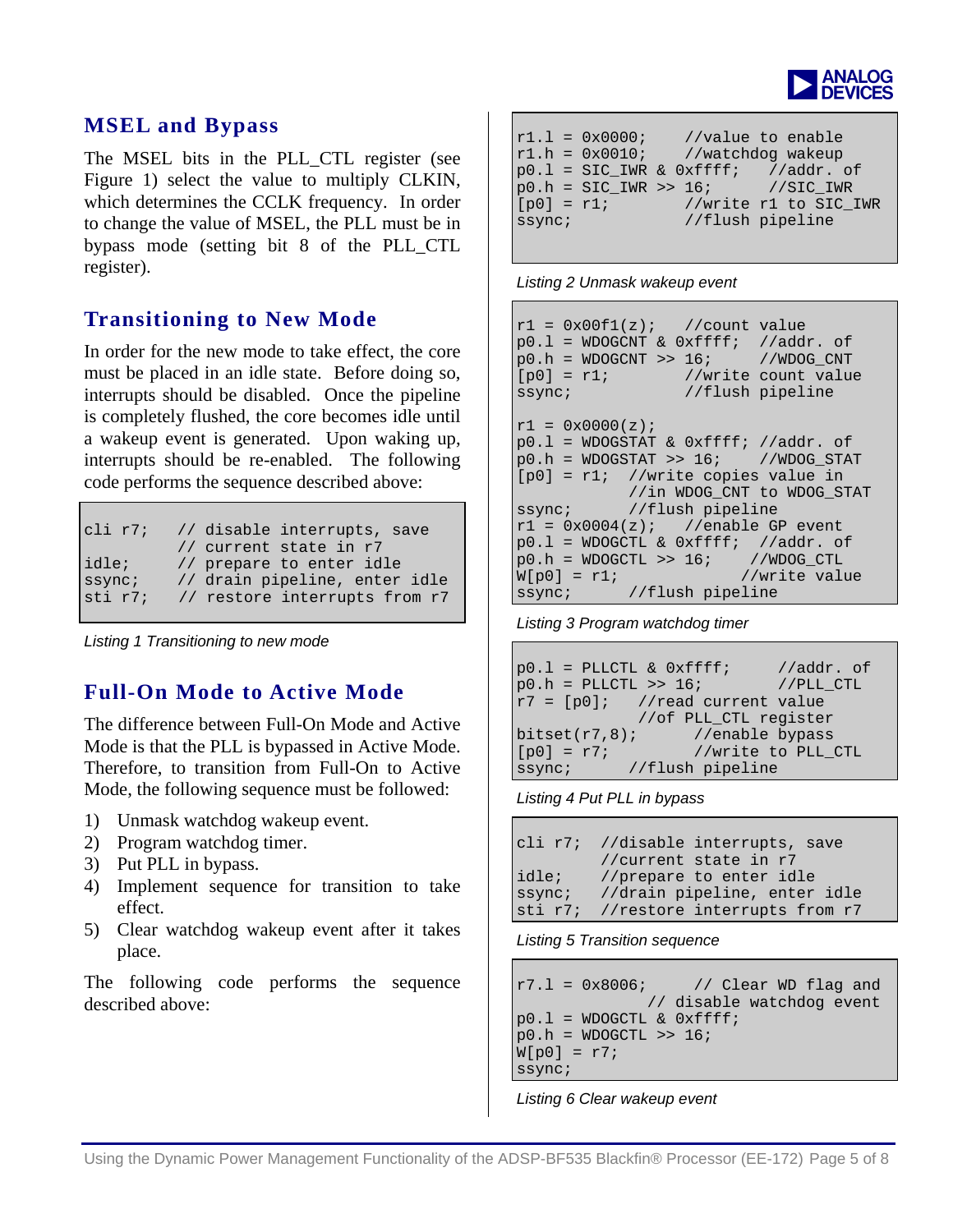

# **Changing Frequencies**

The MSEL and SSEL bits change the frequency at which CCLK and SCLK, respectively, runs.

In the above code for transitioning to Active Mode, the PLL enters bypass after the transition sequence and the wakeup event occurs. Only after the PLL is in bypass can the MSEL and SSEL values be changed. The following segment of code changes the MSEL and SSEL bits, thus the core and system frequency.

|              | $r7.1 = 0x1F00;$          | //new MSEL and SSEL                     |
|--------------|---------------------------|-----------------------------------------|
|              | $r7.h = 0x0001;$ //values |                                         |
|              |                           | $p0.1$ = PLLCTL & $0xffff$ ; //addr. of |
|              |                           | $p0.h = PLLCTL >> 16$ ; //PLL CTL       |
| $[p0] = r7;$ |                           | //write MSEL/SSEL                       |
|              |                           | //values to PLL_CTL                     |
| ssync;       |                           | //flush pipeline                        |

<span id="page-5-0"></span>*Listing 7 Change MSEL and SSEL values* 

This code should be placed after the transition sequence, and the watchdog wakeup event is cleared.

# **Take PLL out of Bypass**

After the MSEL and SSEL values are changed, the PLL can be taken out of bypass mode.

The PLL is taken out of bypass by clearing bit 8 of the PLL\_CTL register.

The following code sequence accomplishes this:

```
p0.1 = PLLCTL & 0xfftp0.h =PLLCTL >> 16;
r7 = [p0];bitclr(r7,8);[p0] = r7;ssync;
```
<span id="page-5-1"></span>*Listing 8 Set PLL bypass off* 

# **Changing Voltages**

For the ADSP-BF535 EZ-KIT Lite, the core voltage can be changed via the programmable flag pins, PF12, PF13, and PF14 to the values shown in the following chart.



Take caution when changing voltages to<br>the upper and lower limits, 1.6 V and<br>0.9 V reconctively. Any value outside the upper and lower limits, 1.6 V and 0.9 V, respectively. Any value outside of these ranges may cause the part to function incorrectly.

| <b>PF14</b> | <b>PF13</b> | <b>PF12</b> | VDD_INT          |
|-------------|-------------|-------------|------------------|
| 1           | 1           | 1           | 1.6V             |
| 1           | 1           | $\Omega$    | 1.5 <sub>V</sub> |
| 1           | 0           | 1           | 1.4 V            |
| 1           | 0           | ∩           | 1.3 V            |
| 0           | 1           | 1           | 1.2V             |
| 0           | 1           | ∩           | 1.1V             |
| 0           | ∩           | 1           | 1.0V             |
| ∩           |             |             | 0.9V             |

| Table 1. ADSP-BF535 EZ-KIT Lite Voltages |  |
|------------------------------------------|--|
|------------------------------------------|--|

# **Changing Both Frequency and Voltage**

If the transition involves changing a lower frequency to a higher frequency, the voltage must be dynamically changed before the frequency transition. If the transition involves reducing from a higher to a lower frequency, the frequency transition must occur before the voltage change.

# **High to Low Frequency**

By default, the part is brought up in full operating speed (300 MHz CCLK and 1.5 V core voltage). To reduce the CCLK frequency and core voltage to 150 MHz and 1.0 V respectively, the following steps must be followed:

- 1) Unmask watchdog wakeup event.
- 2) Program watchdog timer.
- 3) Put PLL in bypass.
- 4) Implement sequence for transition to take effect.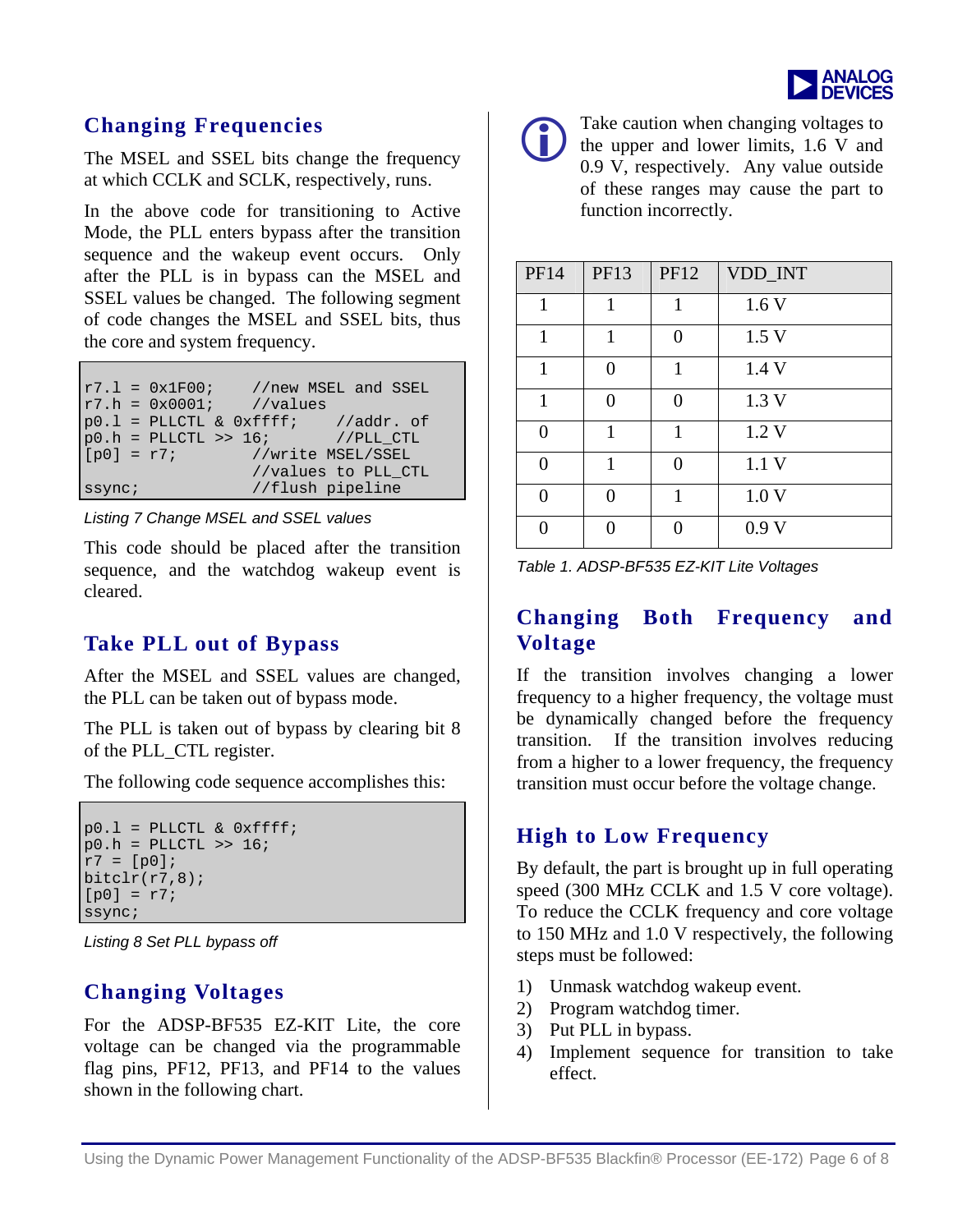

- 5) Clear watchdog wakeup event after it takes place.
- 6) Change MSEL value.
- 7) Put PLL out of bypass.
- 8) Reload watchdog counter.
- 9) Enable watchdog wakeup event.
- 10) Implement sequence for transition to take effect.
- 11) Disable watchdog timer.
- 12) Change voltage setting.

The code sequence to implement the first five steps is listed in the "Full-On Mode to Active Mode" section above. The "Changing Frequencies" and "Take PLL out of Bypass" sections above handle steps 6 and 7.

Before the settings in the code fore steps 6 and 7 can take effect, the watchdog counter must be reloaded, and the watchdog wakeup event must be re-enabled. Then, the core must be placed in an idle state. Upon wakeup, the new settings will take effect.

```
r7.1 = 0x0000;r7.h = 0x0000;p0.1 = WDOGSTAT & 0xfftp0.h = WDOGSTAT >> 16;[p0] = r7;ssync;
```
*Listing 9 Start watchdog counter* 

```
r7.1 = 0x0004;p0.1 = WDOGCTL & 0xfftf;
p0.h = WDOGCTL >> 16;W[p0] = r7;ssync;
```
*Listing 10 Enable watchdog wakeup event* 

| cli r7;<br>idle; |  |
|------------------|--|
| ssync;           |  |
| sti r7;          |  |

*Listing 11 Place core in idle state* 

Finally, the complete sequence for the frequency change is completed. Now, the watchdog wakeup event can be cleared and disabled.

```
r7.1 = 0x8006; // Clear WD flag and
            // disable watchdog event 
p0.1 = WDOGCTL & 0xfftp0.h = WDOGCTL >> 16;W[p0] = r7;ssync;
```
#### *Listing 12 Clear wakeup event*

Depending on whether the ADSP-BF535 EZ-KIT Lite or the external voltage regulator is used, there are different methods to change the core voltage setting.

For this application note, only the method to change the core voltage setting on the ADSP-BF535 EZ-KIT Lite will be discussed. The following code sequence changes the core voltage to 1.0 V.

```
p0.1 = FIO_DIR & 0xffff; //addr. of
p0.h = FIO_DIR >> 16; //FIO_DIR 
r0=W[p0]; //read current value<br>bitset(r0, 12); //set PF12 as output
                  //set PF12 as output
bitset(r0, 13); //set PF13 as output
bitset(r0, 14); //set PF14 as output
W[p0]=r0; //write new value 
/*** Table 1 above shows that for a 
  *** core voltage of 1.0 V, PF12 = 1, 
 *** PF13 = 0, and PF14 = 0 ***/
/*** Address of flag set register ***/ 
p1.1 = FIO FLAG S & 0xffff;
p1.h = FIO_FLAG_S >> 16;r1=0x0000(z);bitset(r1, 12);
W[p1]=r1; //set PF12
/*** Addr. of flag clear register ***/ 
p2.1 = FIO_FLAG_C & Oxfff;p2.h = FIO_FLAG_C >> 16;r2=0x0000(z);bitset(r2,13);bitset(r2,14);<br>W[p2]=r2;
                  //clear PF13 and PF14
```
*Listing 13 Change voltage* 

# **Low to High Frequency**

To change the CCLK frequency and core voltage back to 300 MHz and 1.5 V, respectively, the voltage must be changed before the frequency. Therefore, the same steps above apply except step